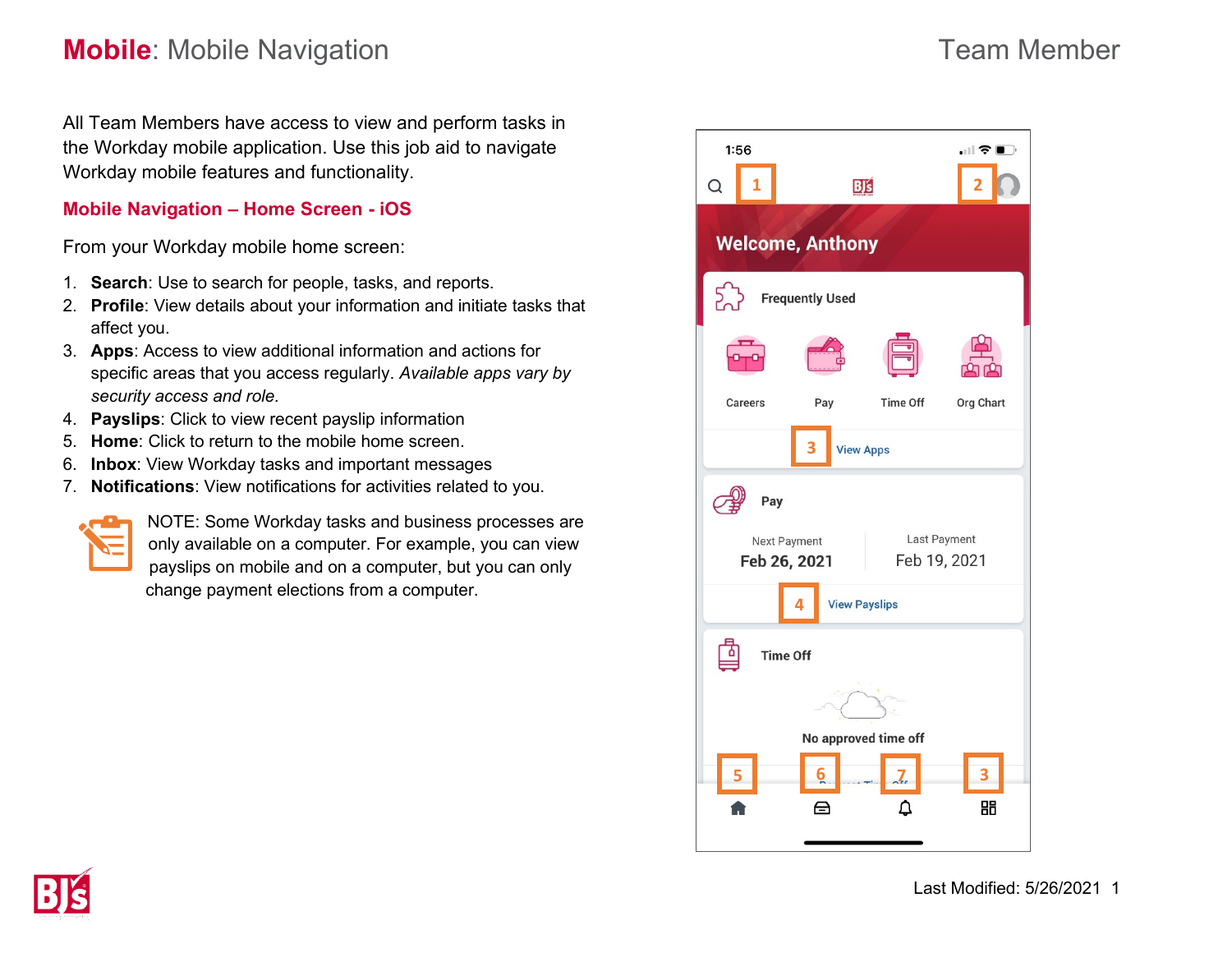## **Mobile Navigation – Home Screen - Android**

From your Workday mobile home screen:

- 1. **Search**: Use to search for people, tasks, and reports.
- 2. **Profile**: Click the menu and click your name to view details about your information and initiate tasks that affect you.
- 3. **Apps**: Access to view additional information and actions for specific areas that you access regularly. *Available apps vary by security access and role.*
- 4. **Payslips**: Click to view recent payslip information
- 5. **Home**: Click to return to the mobile home screen.
- 6. **Inbox**: View Workday tasks and important messages
- 7. **Notifications**: View notifications for activities related to you. NOTE: Some Workday tasks and business processes are only available on a computer. For example, you can view payslips on mobile and on a computer, but you can only change payment elections from a computer.

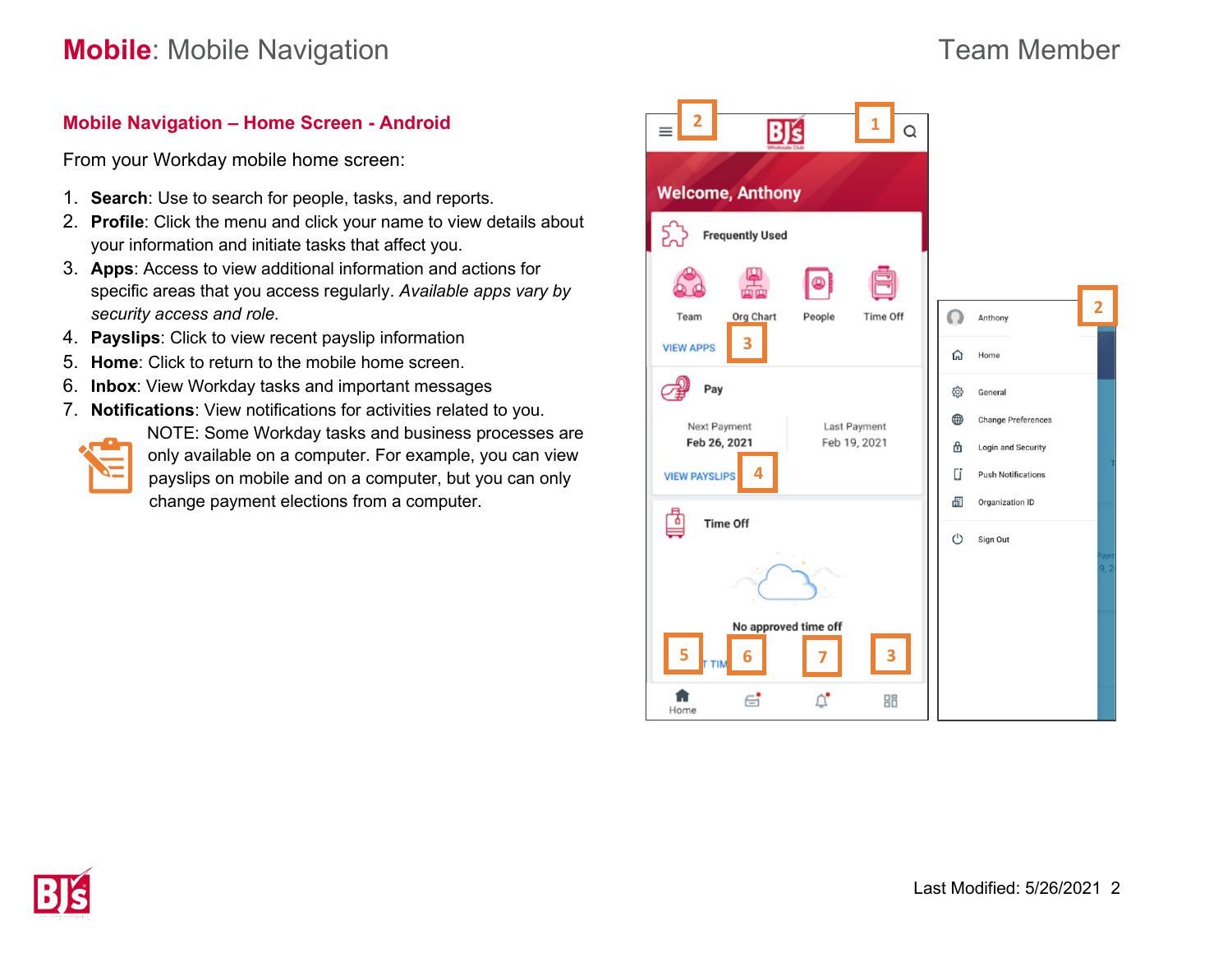### **Workday Mobile Inbox**

Workday tasks and important messages display in your Workday inbox. Inbox items indicate tasks that you need to act on. Click the **Actions** tab to view and complete inbox items. Click the **Archive** tab to view completed tasks from the past 30 days.

1. Navigate to the inbox icon  $\epsilon$  at the bottom of your mobile screen to access your Workday inbox.

| Inbox                                                                                        |         |
|----------------------------------------------------------------------------------------------|---------|
| <b>Actions</b>                                                                               | Archive |
| $\tau_{\perp}$<br>Newest                                                                     | All     |
| <b>Compensation Review: Club Hourly Merit for</b><br>17 hour(s) ago - Effective 07/04/2021   |         |
| <b>Compensation Review: Salaried Bonus for Clu</b><br>18 hour(s) ago - Effective 05/01/2021  |         |
| <b>Compensation Review: Salaried Merit for Club</b><br>18 hour(s) ago - Effective 05/07/2021 |         |

### **Workday Notifications**

Select the notifications icon  $\overline{\mathbf{Q}}^{\bullet}$  to view alerts and reminders. When action is taken or a process is approved that involved you, you receive a notification. You can view notifications from the last 30 days.

### **Push Notifications**

Once you install the Workday mobile application on your phone, you can choose to receive push notifications.

From your Workday mobile home screen:

1. iOS - Navigate to the profile icon > select **Push Notifications**.



Android – Navigate to the menu > select **Push Notifications**



2. Toggle the switch on to blue if you would like to receive push notifications. Leave untoggled if you do not want to receive push notifications.

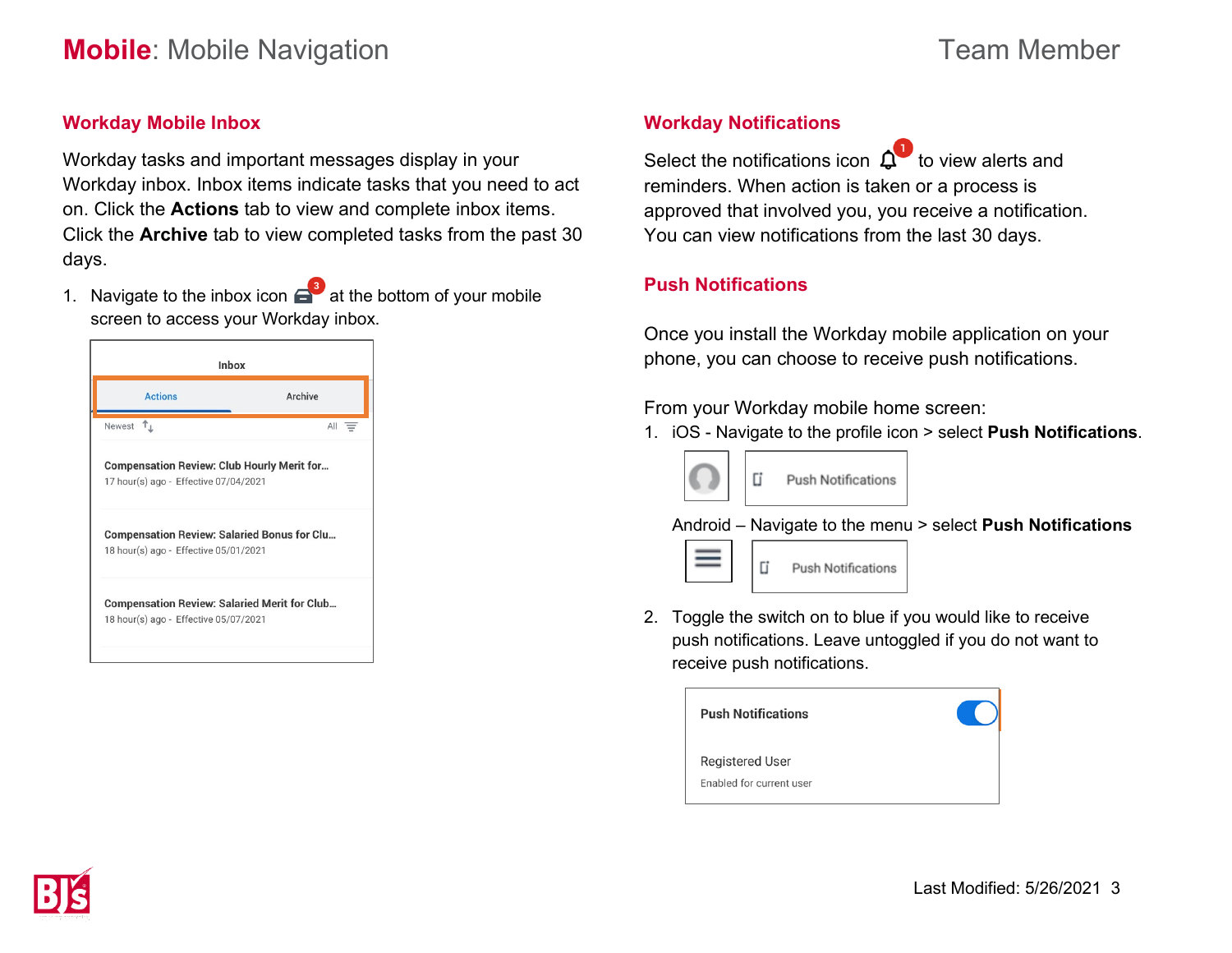## **Workday Profile - iOS**

Your profile provides a detailed view of your skills, experience, education, job details, contact information and more. You can also take action from your profile in addition to the search bar and applications. Click More to expand profile tabs.

### **Profile Navigation**

- **Related Actions:** Click the **interpretate view additional** information and take action on certain topics.
- **Email**: Opens an email draft to this Team Member.
- **Team**: Displays your team's reporting structure (org chart).
- **Job**: Displays job details, worker history, organizations, employment data, support roles, service dates, and management chain.
- **Compensation**: Displays current compensation, total rewards, and pay change history
- **Time Off**: Displays current time off balances. Future time off requests are shown in Kronos/Fun.
- **Pay**: Displays payslips, tax elections, and payment elections.
- **Performance**: Display performance reviews, capabilities, career development journeys, and feedback.
- **Career**: Displays learning, job history, job applications, skills, and additional details about your talent profile that you've added.
- **Personal**: Displays personal information, names, and IDs information.
- **Contact**: Displays personal contact information and emergency contact information.